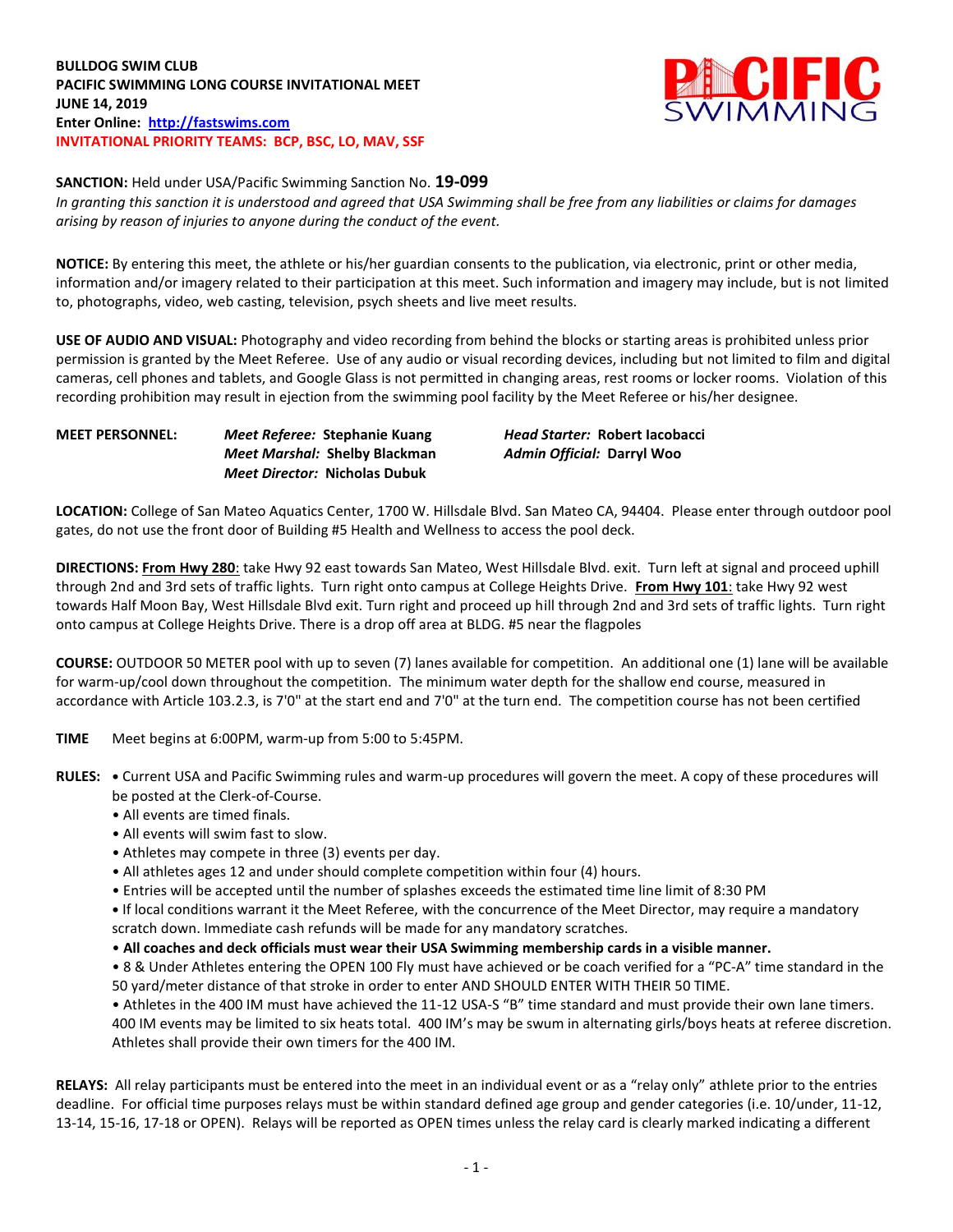age group and gender designation. Relays may be entered online by the entry deadline, or submitted and committed to by a coach email t[o stretchj@smccd.edu](mailto:stretchj@smccd.edu) received before 12:00 p.m. on Friday May 31.

**UNACCOMPANIED ATHLETES:** Any USA-S athlete-member competing at the meet must be accompanied by a USA Swimming member-coach for the purposes of athlete supervision during warm-up, competition and warm-down. If a coach-member of the athlete's USA-S Club does not attend the meet to serve in said supervisory capacity, it is the responsibility of the athlete or the athlete's legal guardian to arrange for supervision by a USA-S member-coach. The Meet Director or Meet Referee may assist the athlete in making arrangements for such supervision; however, it is recommended that such arrangements be made in advance of the meet by the athlete's USA-S Club Member-Coach.

**RACING STARTS:** Athletes must be certified by a USA-S member-coach as being proficient in performing a racing start, or must start the race in the water. It is the responsibility of the athlete or the athlete's legal guardian to ensure compliance with this requirement.

**RESTRICTIONS:** • Smoking and the use of other tobacco products is prohibited on the pool deck, in the locker rooms, in spectator

- seating, on standing areas and in all areas used by athletes, during the meet and during warm-up periods.
- Sale and use of alcoholic beverages is prohibited in all areas of the meet venue.
- No glass containers are allowed in the meet venue.
- No chairs or tents allowed inside of campus buildings.
- No propane heater is permitted except for snack bar/meet operations.
- All shelters must be properly secured.
- Deck Changes are prohibited.

• Destructive devices, to include but not limited to, explosive devices and equipment, firearms (open or concealed), blades, knives, mace, stun guns and blunt objects are strictly prohibited in the swimming facility and its surrounding areas. If observed, the Meet Referee or his/her designee may ask that these devices be stored safely away from the public or removed from the facility. Noncompliance may result in the reporting to law enforcement authorities and ejection from the facility. Law enforcement officers (LEO) are exempt per applicable laws.

 Operation of a drone, or any other flying apparatus, is prohibited over the venue (pools, athlete/coach areas, spectator areas and open ceiling locker rooms) any time athletes, coaches, officials and/or spectators are present.

- Deck will open for this meet at 4:30pm, facility staff may prohibit entry or setup before 4:30pm
- OBEY POSTED PARKING RESTICTIONS. SMCCD DISTRICT ADMINISTERS PARKING ENFORCEMENT.

• IT IS OK TO PARK IN STUDENT SPACES IN BEETHOVEN LOTS #1 and #2 BUT DO NOT PARK IN SPACES RESERVED FOR SMAC MEMBERS - CARS PARKED IN THESE SPACES WILL BE CITED IF NOT DISPLAYING A PROPER PERMIT.

• MEET PATRONS ARE NOT ALLOWED TO USE SMAC's MEMBER-ONLY LOCKER-SHOWER ROOMS, ATHLETE'S AND MEET PATRONS SHOULD USE THE LOCKER ROOMS IN GYMNASIUM BUILDING B8.

**ELIGIBILITY:** • Athletes must be current members of USA-S and enter their name and registration number on the meet entry card as they are shown on their Registration Card. If this is not done, it may be difficult to match the athlete with the registration and times database. The meet host will check all athlete registrations against the SWIMS database and if not found to be registered, the Meet Director shall accept the registration at the meet (a \$10 surcharge will be added to the regular registration fee). Duplicate registrations will be refunded by mail.

## • Entries with **"NO TIME" will be ACCEPTED**.

• Entry times submitted for this meet may be checked against a computer database and may be changed in accordance with Pacific Swimming Entry Time Verification Procedures.

• Disabled athletes are welcome to attend this meet and should contact the Meet Director or Meet Referee regarding any special accommodations on entry times and seeding per Pacific Swimming policy.

• Athletes 19 years of age and over may compete in the meet for time only, no awards. Such athletes must have met standards for the 17-18 age group.

• The athlete's age will be the age of the athlete on the first day of the meet.

**ENTRY PRIORITY:** Priority entry will be given to the following invited clubs: **BCP**, **BSC, LO, MAV, SSF.** Those entering online must do so by **11:59 PM on Sunday, June 2, 2019** in order to receive priority acceptance to the meet. Surface mail entries must be postmarked by **Friday, May 31** in order to receive priority acceptance to the meet. No athletes other than those from **invited clubs** will be entered into the meet until the preference period has concluded.

**ENTRY FEES:** \$4.00 per event plus a \$10.00 participation fee per athlete. Relay fee is \$9.00 per entry. Entries will be rejected if payment is not sent at time of request. No refunds will be made, except mandatory scratch downs.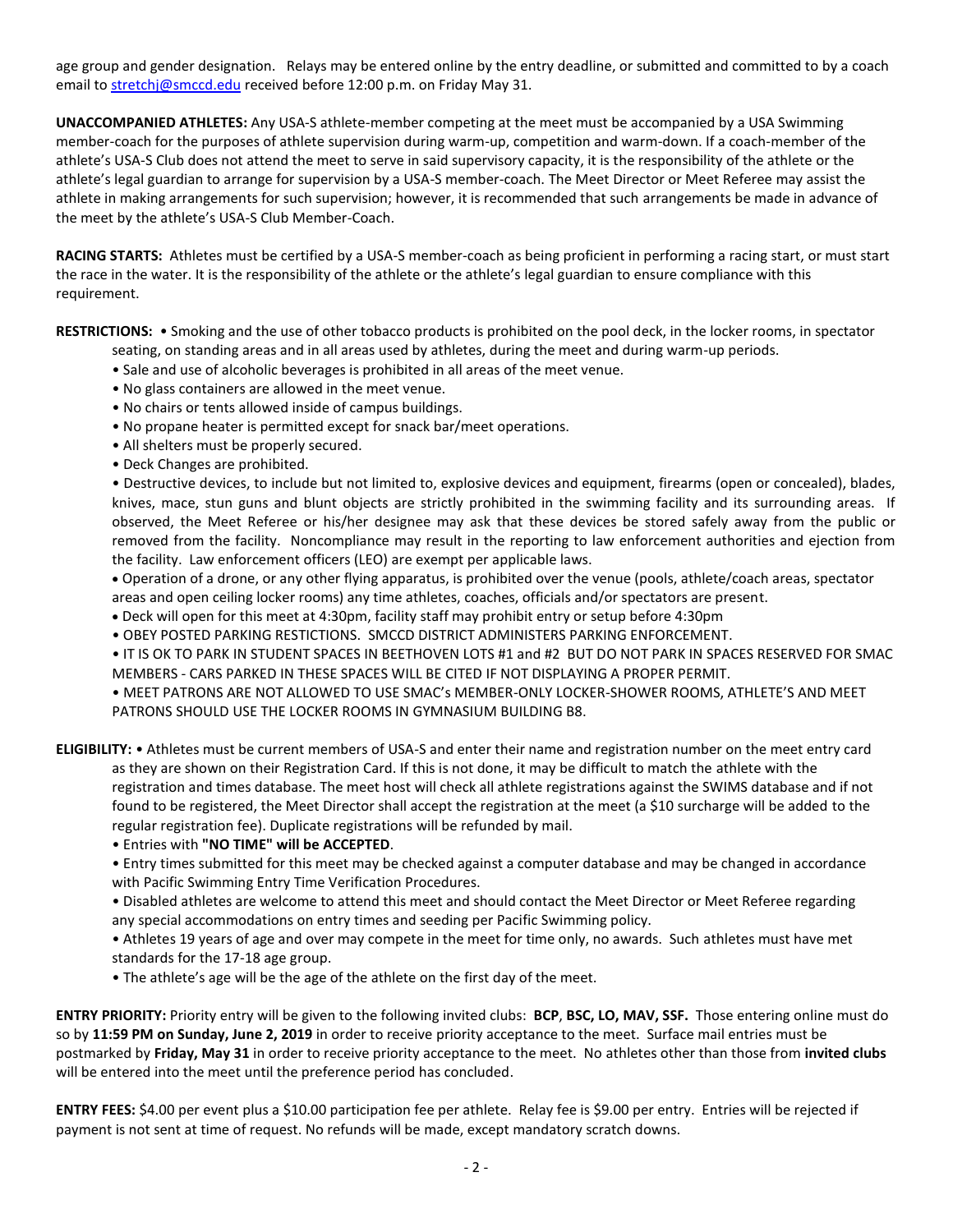**ONLINE ENTRIES:** You may enter this meet online at FastSwims or by U.S. mail. To enter online go t[o http://www.fastswims.com](http://www.fastswims.com/) to receive an immediate entry confirmation. This method requires creation of a free account and payment by credit card. FastSwims charges a processing fee for this service, 6.5% of the total Entry Fees plus \$0.75 per transaction, regardless of number of athletes. Please note that the processing fee is a separate fee from the Entry Fees. If you do not wish to pay the processing fee, enter the meet using a mail entry. **Entering online is a convenience, is completely voluntary, and is in no way required or expected of an athlete by Pacific Swimming.** Online entries will be accepted through Wednesday, **June 5, 2019**.

**MAILED OR HAND DELIVERED ENTRIES**: Entries must be on the attached consolidated entry form. Forms must be filled out completely and printed clearly with athlete's best time. Entries must be postmarked by midnight, Monday, **June 3, 2019** or hand delivered by 6:30 p.m. Wednesday, **June 5, 2019**. No late entries will be accepted. Requests for confirmation of receipt of entries should include a postage paid self-addressed envelope.

# **Make check payable to**: **SAN MATEO ATHLETIC CLUB**

| Mail entries to: Jim Stretch, Aquatics Dept. | Hand deliver entries to: | Jim Stretch c/o SMAC   |  |  |
|----------------------------------------------|--------------------------|------------------------|--|--|
| 1700 W. Hillsdale Blyd. #5                   |                          | 1700 W. Hillsdale Blyd |  |  |
| San Mateo, CA 94402                          |                          | San Mateo, CA 94402    |  |  |

**1700 W. Hillsdale Blvd. #5 1700 W. Hillsdale Blvd. Bldg. #5 San Mateo, CA 94402 San Mateo, CA 94402**

**CHECK-IN:** The meet will be deck seeded. Athletes must check-in at the Clerk-of-Course. No event shall be closed more than 30 minutes before the scheduled start of the session. Close of check-in for all individual events shall be no more than 60 minutes before the estimated time of the start of the first heat of the event. Athletes who do not check in will not be seeded and will not be allowed to compete in that event.

**SCRATCHES:** Any athletes not reporting for or competing in an individual timed final event that they have checked in for shall not be penalized.

**AWARDS:** No awards

**ADMISSION:** Free.

**SNACK BAR & HOSPITALITY:** A snack bar or refreshments for purchase may be available at the venue. Hospitality may be provided for coaches and volunteers.

**MISCELLANEOUS:** No overnight parking is allowed. Facilities will not be provided after meet hours. Disobeying parking signs may result in a citation and a fine.

# **MINIMUM OFFICIALS:**

| Club athlete entered in session | Trained and carded officials requested  |  |  |  |  |
|---------------------------------|-----------------------------------------|--|--|--|--|
| $1 - 10$                        |                                         |  |  |  |  |
| $11 - 25$                       |                                         |  |  |  |  |
| 26-50                           |                                         |  |  |  |  |
| 51-75                           |                                         |  |  |  |  |
| 76-100                          |                                         |  |  |  |  |
| 100 or more                     | 5 (+1 for every 25 additional swimmers) |  |  |  |  |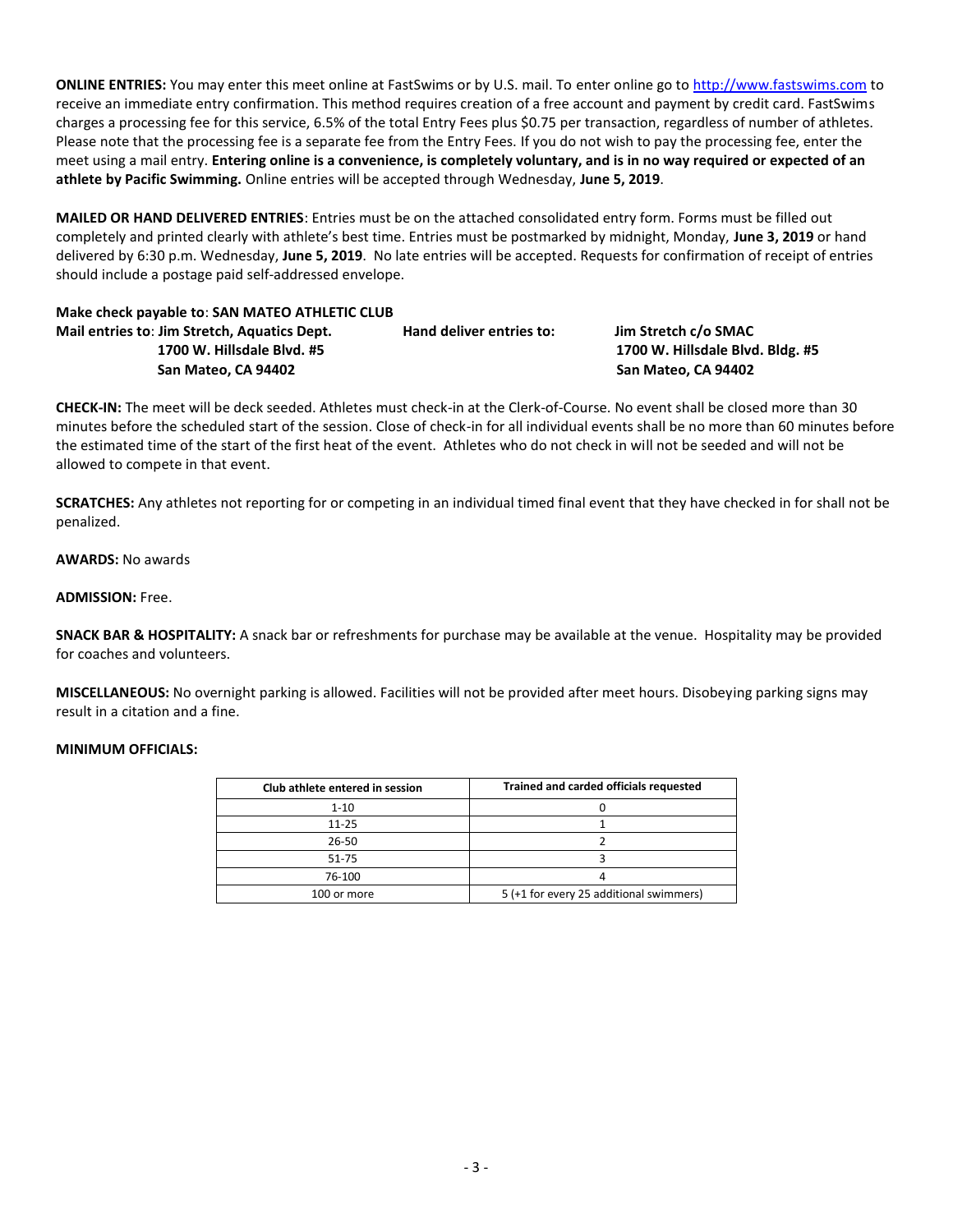#### **EVENTS**

| <b>FRIDAY JUNE 14</b> |                                                                                                             |    |  |  |  |
|-----------------------|-------------------------------------------------------------------------------------------------------------|----|--|--|--|
| <b>EVENT#</b>         | <b>EVENT#</b>                                                                                               |    |  |  |  |
|                       | 200 MEDLEY RELAY, 10/UNDER<br>200 MEDLEY RELAY, 11-12<br>200 MEDLEY RELAY, 13-14<br>200 MEDLEY RELAY, 15-18 |    |  |  |  |
|                       | 200 MEDLEY RELAY, OPEN                                                                                      |    |  |  |  |
| ς                     | 11/OVER 200 BREAST                                                                                          | 4  |  |  |  |
|                       | 12/UNDER 50 BACK                                                                                            | 6  |  |  |  |
|                       | OPEN 100 FLY **                                                                                             | 8  |  |  |  |
| 9                     | <b>OPEN 50 FREE</b>                                                                                         | 10 |  |  |  |
| 11                    | 11/OVER 400 IM *                                                                                            | 12 |  |  |  |

\*Athletes in the 400 I.M. must have achieved the 11-12 USA "B" time Standard and must provide their own lane timers. 400 I.M. events may be limited to six heats total. 400 I.M.s may be swum in alternating heats girls, boys at referee discretion.

\*\*8 & Under Athletes entering the OPEN 100 Fly must have achieved or be coach verified for a "PC-A" time standard in the 50 yard/meter distance of that stroke in order to enter AND SHOULD ENTER WITH THEIR 50 TIME.

Use the following URL to find the time standards: <http://www.pacswim.org/swim-meet-times/standards>